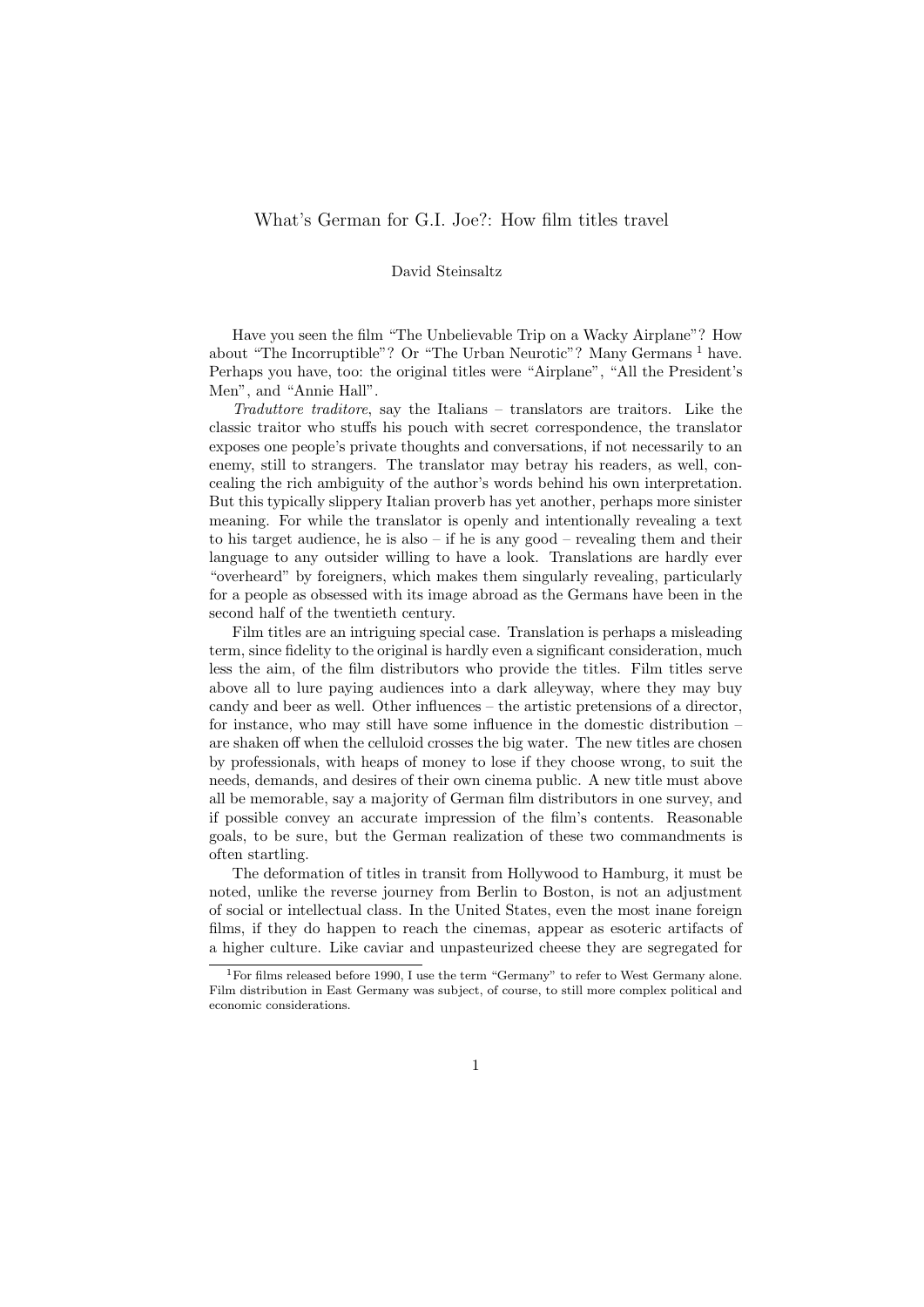the few refined palates, and neither offered to nor sought by the masses. The German John Q. Public, Otto Normalverbraucher (Otto Averageconsumer), on the other hand, subsists on an entertainment diet of foreign films, television programs, pop songs, and novels. The local product is sorted into two categories: pretentious film-board-subsidized pap, full of ravishing cinematography and long pregnant pauses, in which the festival audience can hear one another snoring; and gross-out comedies of the fart-belch-fuck school, that gratify the German public's insatiable demand for toilet humor. This is a self- perpetuating malaise, part of a larger phenomenon of postwar German self-loathing in all cultural domains. The same adolescent comedy that draws in millions on a summer weekend in the US will be dubbed into German and play to packed houses the following Christmas. The different titles reflect above all the different predilections – real or perceived – of the American and German audiences.

The easiest way to translate a film title, clearly, is not to translate it. With the increasing prestige of English worldwide, the penetration of Englishlanguage skills into the German population, and the internationalization of news media, this lazy strategy is growing ever more popular. About one third of the English-language films, and even more of the lower-budget "independent" films, are released in Germany under their original titles, with no further information.

A related strategy is to maintain the original title, but to pair it on the marquee with an explanatory tag in German. This strategy is less popular than it once was, but still gets the nod when distributors see an advantage in reminding the public of the film's country of origin. Thus the hip 1996 hit "Trainspotting" was released in Germany under the title Trainspotting – neue Helden (Trainspotting – New Heroes), while Alan Parker's Turkish-prisontorture flick "Midnight Express" came out as 12 Uhr Nachts - Midnight Express  $(12$  a.m. – Midnight Express). The American *Cage aux Folles* remake with Robin Williams and Nathan Lane as the adorable gay nightclub proprietors, ran as The Birdcage – Ein Paradies für schrille Vögel (The Birdcage – A Paradise for Garish Birds). And Alfred Hitchcock's one-word classic "Vertigo" had a five word tail Aus dem Reich der Toten (From the Land of the Dead) stitched onto it, which reveals a major motif of the film, unmentioned in Hitchcock's laconic original.

This points up the most striking characteristic of the new German titles: their often absurd literalness. Where the English title takes a stab at poetry, wordplay, or subtle allusion, the German title quite commonly hits you in the face with some banal description, often a genre cliche, and not infrequently a long phrase summarizing the basic plot. Thus Steven Spielberg's comedy "1941," about civil defense efforts to thwart a Japanese invasion of Hollywood, got the German tag  $1941 - w$ , bitte, geht's nach Hollywood? (1941 – Excuse me, which way to Hollywood?), perhaps because the German public might have no jolly associations with the year 1941. A comparable explanation is hard to find, though, for the retitling of Ridley Scott's science-fiction thriller "Alien" as Alien – Das unheimliche Wesen aus einem fremden Welt (Alien – The sinister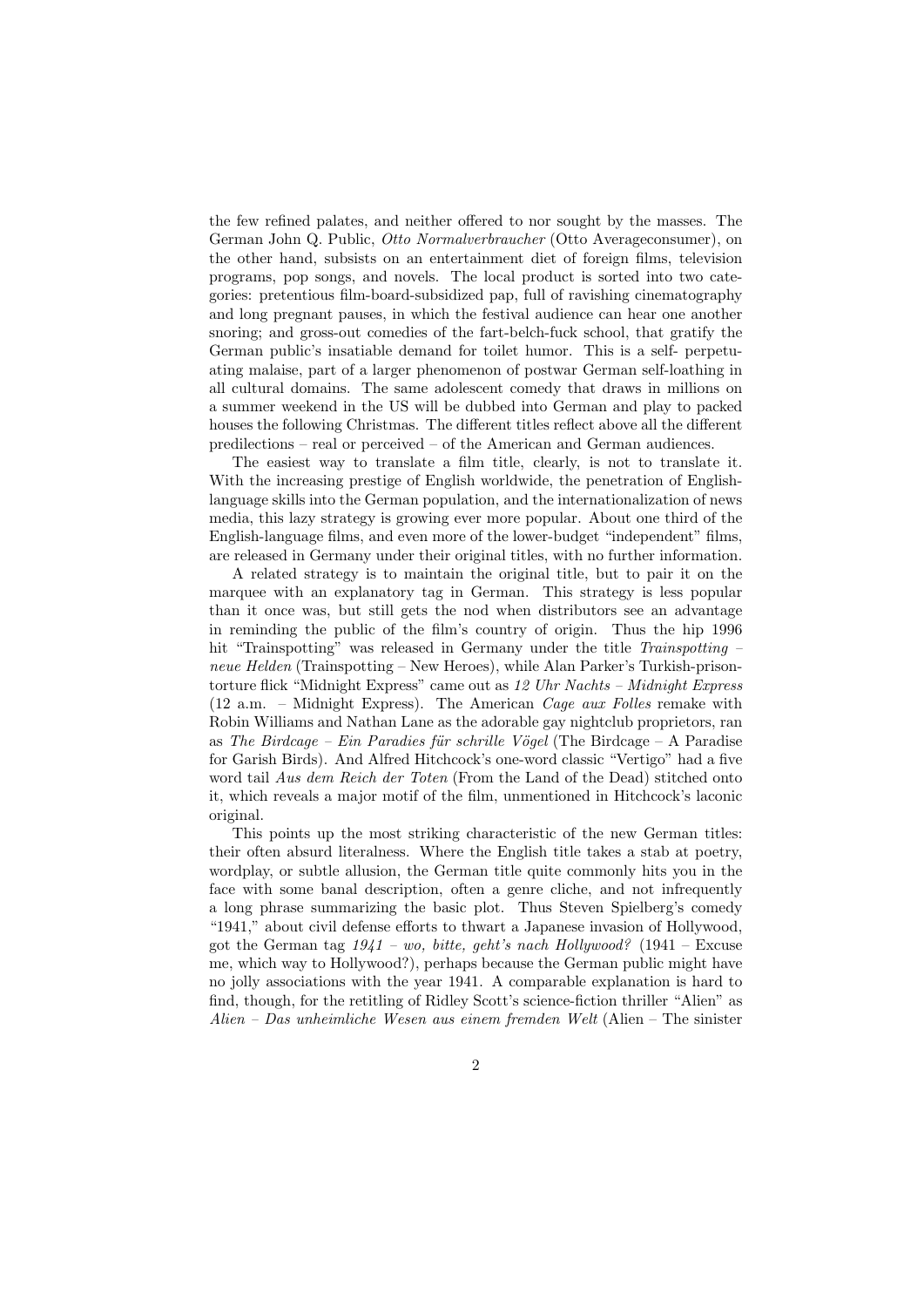creature from a strange world). "Scanners" received similar treatment, coming out as *Scanners – ihre Gedanken können töten* (Scanners – Their thoughts can kill). And just in case the George Eliot film "Adam Bede" – a title which would not seem to require translation – might hold out insufficient treacle to the moviegoer, the German distributors rounded out the film version to Adam Bede – Schicksal und Leidenschaft (Adam Bede – Fate and Passion).

German audiences, as imagined by German distributors, cringe at ambiguity when scanning the film listings. It is not only the double titles, which might by their nature be expected to appeal to the very worst instincts of gray movie bureaucrats with eyeshades and sharp pencils. Most foreign films that hit the screens with a simple German title are subject to the thermodynamic law of increasing banality. "Beethoven" was a silly children's film about a dog named Beethoven. Is that the slobbering St. Bernard of the "An die Freude" composer? unwary music lovers might have wondered. The film entered the German cinemas under the title Ein Hund namens Beethoven (A Dog Named Beethoven). The German public must be explicitly informed that "The Spitfire Grill" is, in fact, Die Geschichte vom Spitfire Grill (The Story of the Spitfire Grill), and was given a clear edge in figuring out what "The Other Woman" of a 1996 film was up to: *Eine Frau kämpft um ihr Kind* was the title (A Woman Fights for her Child). And if the title "Fly Away Home" seems a shade too diffuse for a touching little Canadian film about a teenaged orphan named Amy, who mothers an abandoned brood of wild geese, that is straightened out in the German title: Amy und die Wildgänse (Amy and the Wild Geese).

"The Seven-per-cent Solution" merely alludes to Sherlock Holmes' cocaine addiction, for which the great detective seeks treatment on Sigmund Freud's couch in this 1976 film, based on Nicholas Meyer's novel of the same name. The German version Kein Koks für Sherlock Holmes (No Coke for Sherlock Holmes) does nail that plot device square between the eyes, although it also sounds less like a whimsical mystery film than like a 1960s underground comic. And why is Tennessee Williams' streetcar "named" desire? The name on a streetcar is its destination, of course. But don't worry, the German title *Endstation: Sehnsucht* (Last Stop: Desire) has already thought this through for you.

There is no way to know that 1946's "Night Boat to Dublin" is smuggling drugs unless you actually go to the trouble of seeing the film, or unless you know that the German title is Rauschgift an Bord (Narcotics on Board). "The Day of the Triffids", a typical 1950s Hollywood florophobic maneating-mutant-plant shocker, has its neologistic title straightened out in German to Die Blumen des Schreckens (Flowers of Terror). Somerset Maugham's novel of Paul Gauguin's life, "The Moon and Sixpence" acquired for its cinematic incarnation the straightforward German title Der Besessene von Tahiti (The Madman of Tahiti). And while Ernst Lubitsch's "That Uncertain Feeling" could be about anything at all, with the German  $Ehekomödie$  (Marriage Comedy) we know precisely where we stand.

Protagonists' names and geographic designations as titles would seem to re-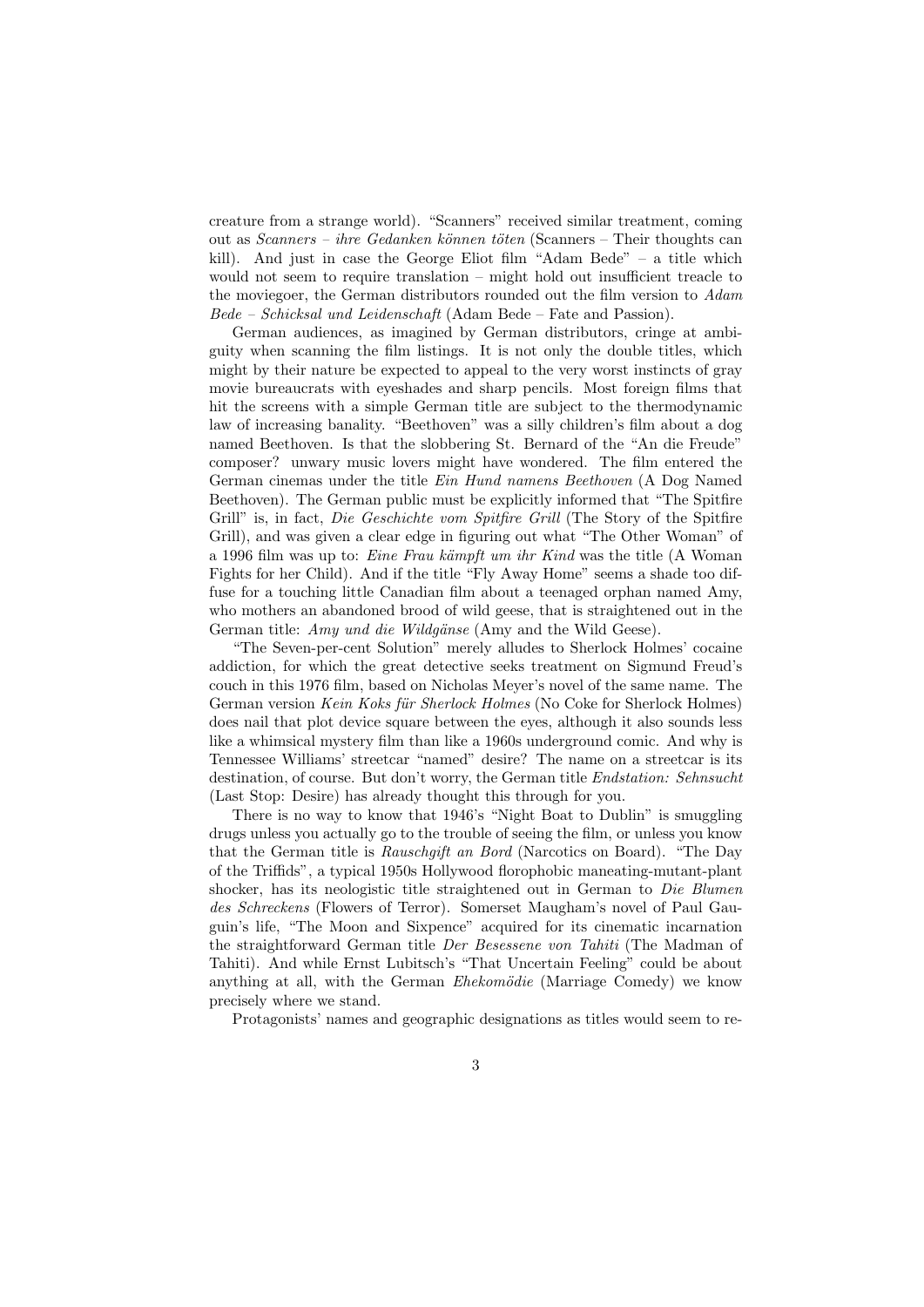quire the least translation in the narrow sense. To be sure, special problems of cultural reference may demand alteration or clarification. "The Story of G. I. Joe" for instance, a quintessential WWII combat extravaganza released in 1945 from the Hollywood war factory. The antonomastic "G. I. Joe" is not universally recognized, so he was muscled off the credits; Germans got to see him under the blood-and-iron title Schlachtgewitter über Monte Cassino (Battle-storm over Monte Cassino), a reference to the most ferocious battle of the Italian peninsular campaign. Likewise "Dakota", from the same year, is not among the American states most familiar to Europeans, and would not immediately suggest wild west – not like, say, Texas. The reverse problem occurs as well. "The French Connection" would make a German think of railway timetables, not organized crime; hence the German Brennpunkt: Brooklyn (Flashpoint: Brooklyn). Similarly, "Assignment: Paris", which sounds to German ears more like schoolwork than Cold War espionage, was reassigned to Budapest antwortet nicht (Budapest doesn't answer). An especially delicate case was the 1996 version of "Jude the Obscure", whose crisp English title "Jude" was unproblematic in the mother country, but could have been unpleasantly misunderstood in the German-speaking world. Light contextualization might have helped, but the distributors leaped right to *Herzen in Aufruhr* (Hearts in Tumult).

Even when the German public would seem to be on equal footing with their American counterparts, proper nouns as titles are generally too ambiguous for uneasy Germans. Even American moviegoers would not immediately recognize, for instance, that "The Great John L." is a biography of the boxer John L. Sullivan, but to avoid any confusion in the German market it was retitled Liebe im Ring (Love in the Ring). "Mister Roberts" on the movie marquis is just some guy you never heard of, but the German title explains that there is Keine Zeit für Heldentum (No Time for Heroism), and you can guess what that might be about. The classic western "Shane", about the friendship between a young boy and a mysterious retired gunfighter, becomes *Mein grosser* Freund Shane (My Big Friend Shane). You wouldn't immediately know what "Marjorie Morningstar" is up to, and maybe you wouldn't need to, but in case they do the Germans were given some alluring extra information: Die Liebe der Marjorie Morningstar (Marjorie Morningstar in Love) was the German release title. Walter Scott's "Quentin Durward" was dropped in favor of Liebe, Tod, und Teufel ("Love, Death, and Devil"), while the staid Sinclair Lewis adaptation "Cass Timberlane" was steamed up to Liebe in Fesseln (Love in Chains) in the Atlantic passage. Why the recent "Dolores Claiborne" was translated to "Dolores", though, remains a mystery, given the German distaste for American first-naming.

It may have struck you that most of the new titles begin with the same word Liebe (Love). The German film-titlers are clearly fixated on a very few magic words; the ill-starred "Quentin Durward" came freighted with three at once. Liebe appears many times more frequently in German titles than in English ones. "Alex and the Gypsy," from 1976, is a romance of sorts, which justifies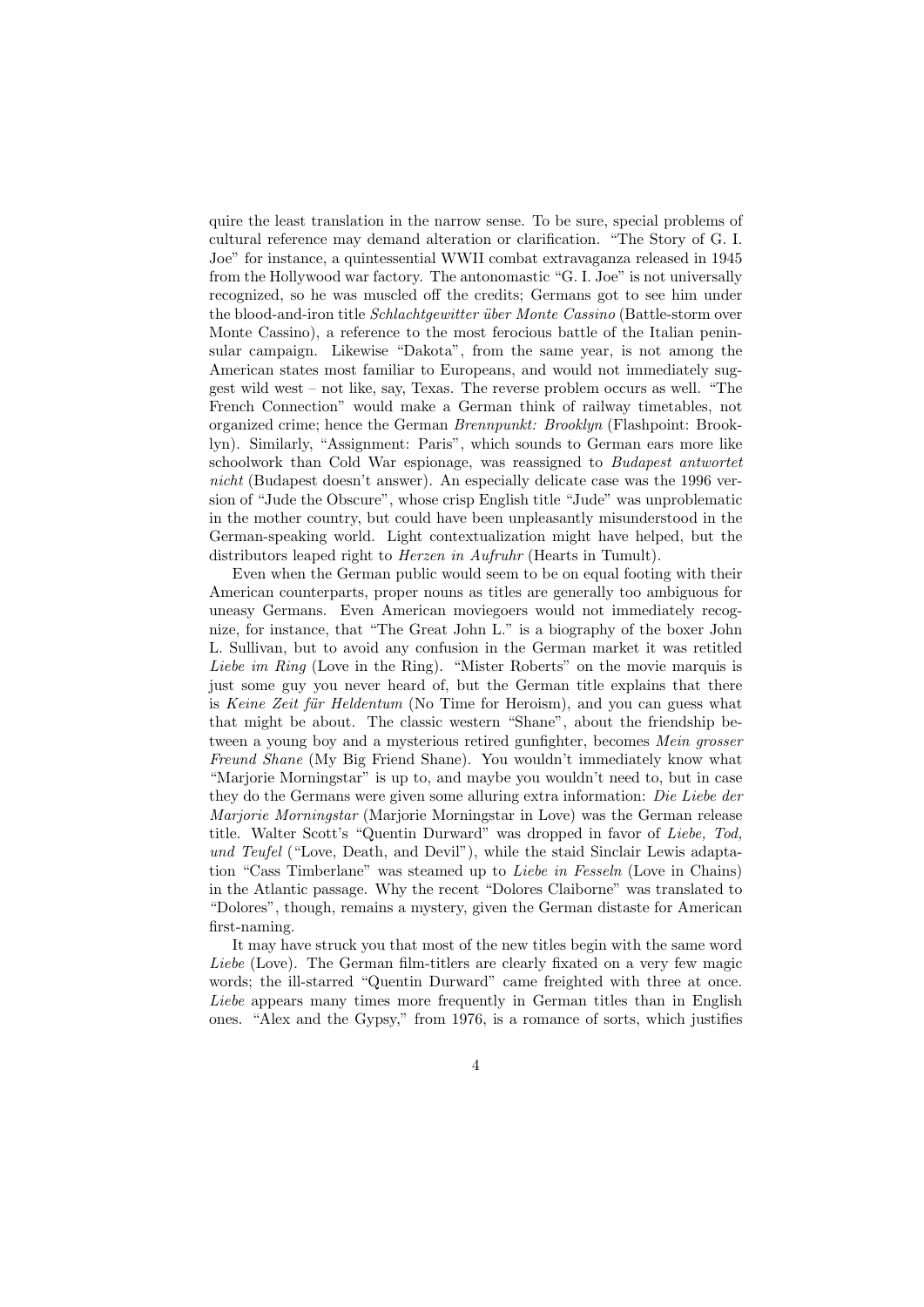calling it Liebe und andere Verbrechen (Love and Other Crimes), while the 1993 marriage-of-convenience comedy "Paper Marriage" was renamed Liebe nicht inbegriffen (Love Not Included). You may guess what it is that "Only Two Can Play", but in case the Germans could not, they were offered Lieben kann man nur zu zweit (Love Can Only be Done in Pairs). "A Business Affair" seems to point in another direction, but this is straightened out in its German title Liebe und andere Geschäfte (Love and Other Business). And Liebe in Fesseln (Love in Chains) was so titillating that 25 years after being tacked onto "Cass Timberlane", it was recycled as the release title for "The Affair".

Another magic word is Tod (death). "The Long Goodbye", for instance, is based on a novel by Raymond Chandler, so cynicism, despair, and murder are certainly on the cards. Does the "goodbye" precede the soul's departure for Hamlet's undiscovered country? In the German release it certainly is: Der Tod kennt keine Wiederkehr (Death knows no return). The likewise ambiguously funereal Chandler title, "The Big Sleep", became Toten schlafen fest (The Dead Sleep Soundly) in the original 1945 West German release, and then Toten schlafen besser (The Dead Sleep Better) when it was released again in 1978. (In East Germany, on the other hand, the film was known as Der tiefe Schlaf (The Deep Sleep).) Often the new title differs from the old merely by the introduction of the extra word "death" or "deadly". What for Americans was simply a "Warning Shot" in 1967, was for Germans "Der Todesshuss" ("Deadly Shot"); where Americans saw "Distance", Germans saw "Tödlicher Abstand" ("Deadly Distance"); where Americans could be content with "The Chase", Germans got to see "Die Todesjagd" ("The Death Chase"); and even "The Killers" was not bloody enough for the German market, so was spiced up to Tod eines Killers ("Death of a Killer").

The 1964 remake, that is. The original 1946 version came out as  $Rächer$ der Unterwelt (Avengers of the Underworld), taking advantage of another popular buzzword, particularly for westerns. Several dozen films have titles that begin "Der Rächer von..." ("The Avenger of..."). There is Der Rächer von Los Angeles (originally "Old Los Angeles"), Der Rächer von Mexiko City (The Fighting Lawman), Der Rächer von Old Mexiko (In Old Mexico), Der Rächer von Montana (Bitter Creek). In all, about forty titles (listed in the Lexikon des Internationalen Films) start with this word. Another forty or so German titles begin with the word Gangster, though only about five of the originals included it. Along with Killer, another English loan word, it has elbowed out the unhip traditional German Mörder over the last decades. The crime classic "Key Largo", originally released under the weirdly sultry title Hafen des Lasters (Port of Sin), was returned to the cinemas as Gangster von Key Largo (Gangsters of Key Largo). "The Underworld Story" of 1950 became in Germany Der Gangsterboss von Rocket City (The Gangster Boss of Rocket City), while Never Love a Stranger outranked the gangster boss with Der Gangsterkönig von New York (The Gangster King of New York), showing that *Gangster* trumps even Liebe. The original title was saved, though, to appear a decade later in a literal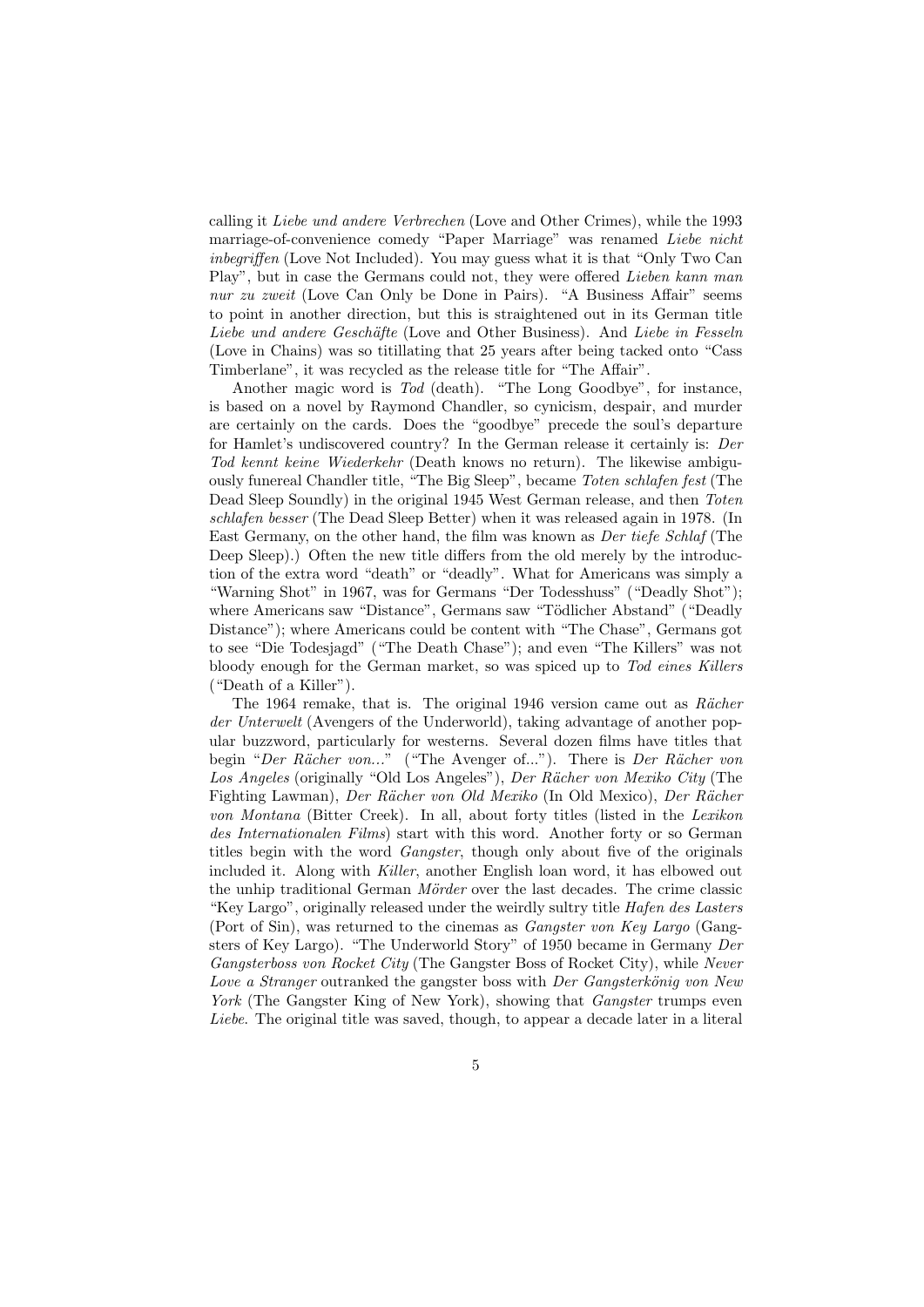translation, Liebe niemals einen Fremden, as the German title of a film utterly devoid of marketable words, Francis Ford Coppola's "The Rain People".

Comedies seem to be subject to the most stringent regulations, perhaps out of fear that a German audience will not laugh unless authorized through proper channels. As in Die unglaubliche Reise in einem verrückten Flugzeug (The Unbelieveable Trip in a Wacky Airplane), and its sequel Die unglaubliche Reise in einem verrückten Raumschiff (The Unbelievable Trip in a Wacky Space- $\text{ship}$ ) — "Airplane II: the Sequel" in the original — a mass-market farce usually needs to include the word "verrückt" (crazy, wacky), or something close. Thus Mel Brooks' films get titles like Mel Brooks verrückte Geschichte der Welt (Mel Brooks' Wacky History of the World), Spaceballs: Mel Brooks verrückte Raumfahrt (Spaceballs: Mel Brooks' Wacky Space Voyage), and Mel Brooks letzte Verrücktheit: Silent Movie (Mel Brooks' Final Wackiness: Silent Movie). The medical comedy "Carry On, Doctor" became Das total verrückte Krankenhaus (The Totally Wacky Hospital), with its sequel Das total verrückte Irrenhaus (The Totally Wacky Insane Asylum – originally "Carry On Again, Doctor"). The more inane the film the zanier the title: the flop courtroom farce "Jury Duty", for instance, was inflated to Chaos! Schwiegersohn Junior im Gerichtssaal (Chaos! Son-in-Law Junior in the Courtroom).

The regulations for spy spoofs seem to be particularly rigid, requiring the title to include a lame parody of the James Bond 007 motif. The Zucker brothers' "Spy Hard" became Agent  $00 - Lizenz zum$  Totlachen (Agent  $00 - Lizenz$ Laugh to Death), and "The Man who Knew Too Little", with Bill Murray, was Agent Null Null Nix (Agent Zero Zero Nothin') in Germany. The three Austin Powers films, already awfully smutty — "Austin Powers: International Man of Mystery", "Austin Powers: The Spy Who Shagged Me", and "Austin Powers in Goldmember" — are underbid by their salacious German counterparts Austin Powers — Das schärfste was ihre Majestät zu bieten hat ("The Horniest") That Her Majesty Has to Offer"), Austin Powers  $-$  Spion in geheimer Missionarsstellung ("Spy on a Secret Missionary Position") and Austin Powers in Goldständer (best translated as "Goldboner".)

Albert Brooks' last-judgment comedy "Defending Your Life", on the other hand, is not really wacky, but the title at least lets us know that it has a barrel of laughs on offer: Rendezvous im Jenseits — eine himmlische Komödie über das Leben danach (Rendezvous in the Hereafter — A Heavenly Comedy About Life After Death). Laurel and Hardy entirely sacrificed their names to the exigencies of zany titling, becoming the comedy team Dick and Doof — "Fat and Stupid" — in German. Thus "The Flying Deuces" are *Dick and Doof in der Fremden* Legion (Fat and Stupid in the Foreign Legion), and "Way out West" is Dick und Doof im Wilden Westen (Fat and Stupid in the Wild West). These two were then substantially trimmed and packaged together as a single film, called Dick und Doof — Eine Superschau des Lachens (Fat and Stupid — a Super Show of Laughs).

In his early days Woody Allen received similar treatment – his first solo film